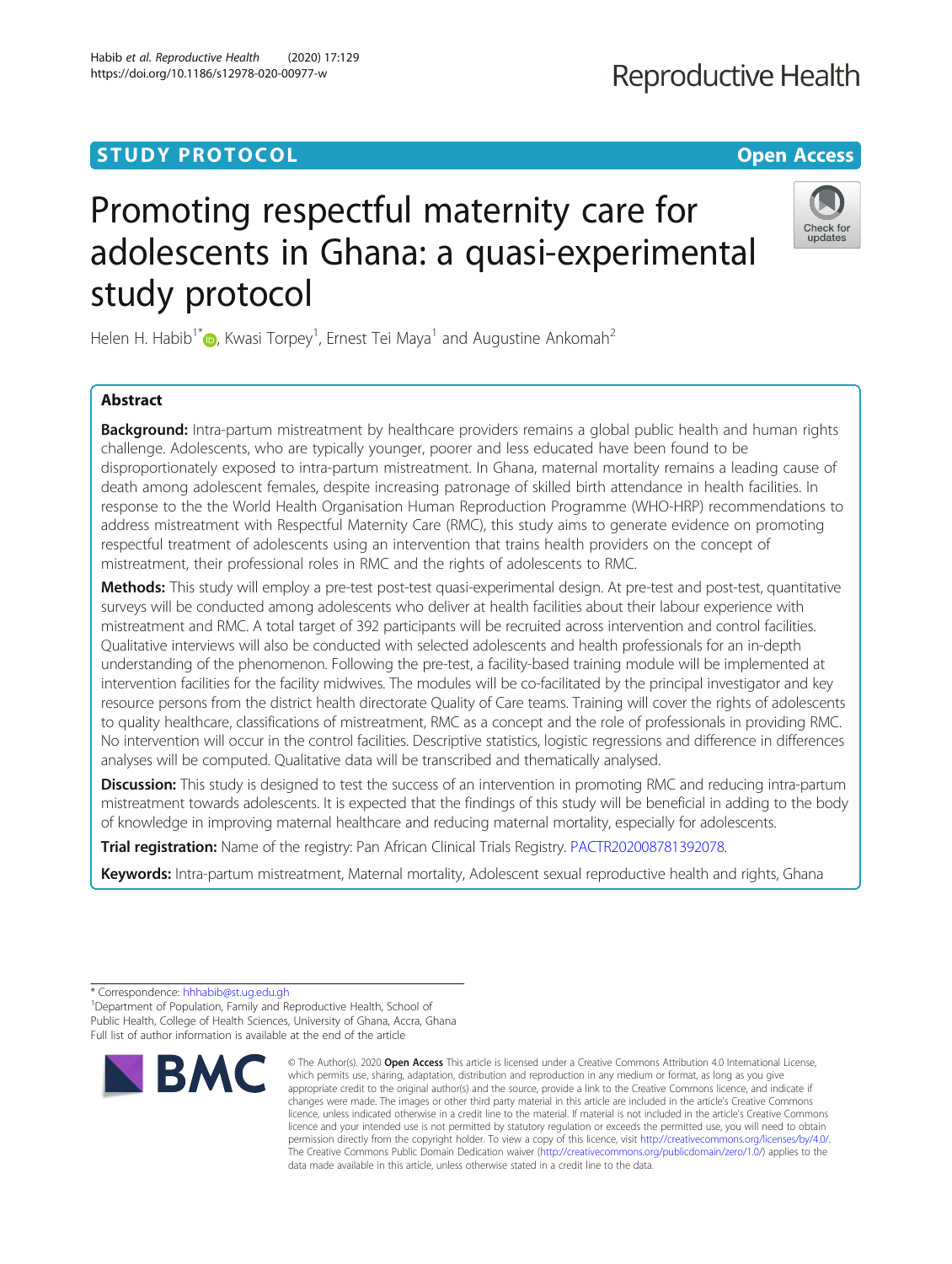# Plain English summary

Mistreatment during childbirth remains a welldocumented worldwide challenge, especially among poorer, younger and less educated women. In Ghana, the most vulnerable groups include adolescents, who also happen to bear a disproportionately high risk of maternal mortality. Despite the increasing rates of facility-based births which are attended to by trained obstetric professionals, maternal mortality persists as a public health challenge in Ghana and sub-Saharan Africa in general. Following landscape studies which suggest that mistreatment during delivery may be a strong predictor for poor birth outcomes, the WHO has recommended that this issue be addressed with respectful maternity care. This study, therefore, aims to determine the effectiveness of a training intervention for health providers targeted at reducing mistreatment of adolescents during childbirth. This will contribute to knowledge and inform programming and policy on improving maternal healthcare and reducing maternal mortality and morbidity, especially among adolescents.

# Background

Mistreatment suffered by women who deliver within health facilities is an extensively documented phenomenon  $[1-3]$  $[1-3]$  $[1-3]$  $[1-3]$ . The most reported forms of facilitybased mistreatment which often occur in a continuum are categorized as physical abuse, non-consented care, non-confidential care, non-dignified care, discrimination based on specific patient attributes, abandonment of care, and detention in facilities [\[4](#page-7-0)]. Whilst intrapartum mistreatment traverses geographical boundaries and socio-economic levels, [\[1](#page-7-0), [2](#page-7-0), [5](#page-7-0)–[7\]](#page-7-0) certain factions of women appear to bear a markedly high burden of the phenomenon  $[8-10]$  $[8-10]$  $[8-10]$  $[8-10]$ . As a group of interest, adolescent women appear disproportionately predisposed to disrespectful treatment attributable to their young age, lower educational attainment, lower socio-economic status, lack of autonomy, as well as provider and social prejudices about their engagement in pre-marital and early sex [\[11](#page-7-0)–[15\]](#page-7-0). Mistreatment in service provision for pregnant adolescents is problematic as it compounds the already existing burden of social and health risks [[11](#page-7-0), [16](#page-7-0)–[18](#page-8-0)]. Currently, maternal mortality remains one of the leading global causes of death among adolescents, especially in sub-Saharan Africa and is considered a pressing public health challenge [\[19\]](#page-8-0). Approximately 11% of births worldwide occur among adolescent girls aged between 15 and 19 years old, majority of which occur in low to middle income countries [[20](#page-8-0)]. In Ghana, this proportion of 14% is approximately a third higher than the global average  $[21, 22]$  $[21, 22]$  $[21, 22]$ . Despite the absence of nationally representative data on what proportion of maternal deaths are adolescents, research suggests adolescents may constitute a larger proportion of maternal mortality and morbidity figures since they bear a higher risk of pregnancy-related complications than their older counterparts [\[23\]](#page-8-0). A WHO Multi-country Survey on Maternal and Newborn Health revealed that adolescents 19 years and below were twice as likely to develop eclampsia than women over 20 years of age [\[24](#page-8-0)]. The same study reported a 50% higher probability of systemic infections among adolescents and a 13% higher likelihood of severe maternal outcomes as compared to women over the age of 20 years. Studies investigating efficacious strategies which may successfully alleviate this burden have identified appropriately-timed intrapartum interventions to be the most beneficial means of reducing maternal mortality and morbidity compared to antenatal and postpartum interventions [[25](#page-8-0)–[27](#page-8-0)]. These include promoting facility-based births and as a corollary, increasing skilled birth attendance to enable early identification and management of complications [[27](#page-8-0), [28\]](#page-8-0). Accordingly, interventions in Ghana have targeted overcoming barriers to facility access especially geographic and financial factors. Financial access has been improved by waiving antenatal care and delivery fees whilst the establishment of Community-Based Health Planning Service Compounds (CHPS-Compound) has improved provision of maternal care to the last mile within communities [[29](#page-8-0)–[31](#page-8-0)]. Nonetheless, the proportion of facility-based births in Ghana at 78% is currently less than the global average of 81% [\[22](#page-8-0)]. Additionally, the national maternal mortality rate of 308 per 1000 births is still markedly higher than the global average of 211 per 1000 births and far short of the SDG target of 70 per 1000 births  $[21]$  $[21]$  $[21]$ . Within the five years preceding the 2017 Ghana Maternal and Health Survey, only 71% of pregnant adolescents utilized facility-based deliveries [[22\]](#page-8-0). This has been linked to the mistreatment parturients face during facility-based births [\[32](#page-8-0), [33\]](#page-8-0). This data suggests that attempts to improve maternal mortality and morbidity may be hindered by the mistreatment of adolescents during childbirth.

Consequently, the Human Reproduction Programme of the World Health Organization (WHO-HRP), has prescribed recommendations on addressing mistreatment of women during childbirth with respectful maternity care [[34](#page-8-0)]. Respectful Maternity Care (RMC) refers to the organization and management of health systems in a manner that ensures respect for women's sexual and reproductive health and human rights [[34](#page-8-0)]. Indeed, the absence of RMC has been identified as a key disincentive to accessing facility-based births; even in contexts where financial and physical access are not necessarily problematic [[14](#page-7-0), [32](#page-8-0), [35\]](#page-8-0). Studies have also reported adverse clinical outcomes like prolonged labour, unnecessary pain, haemorrhage, mental distress and in extreme cases, death [\[36](#page-8-0)–[39](#page-8-0)]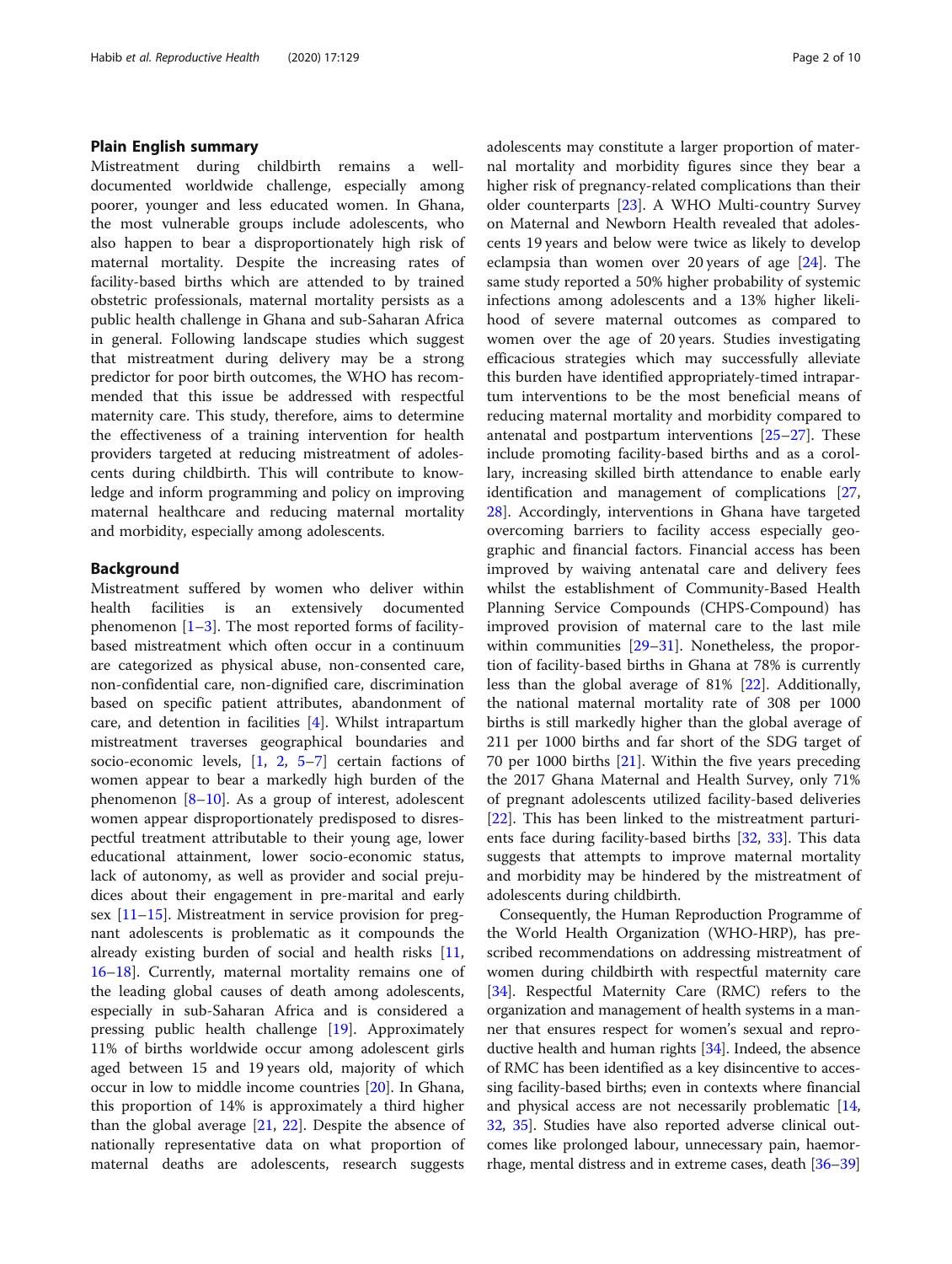during facility based births where RMC is not practiced. This underscores the need for RMC not only to promote uptake of facility-based deliveries, but also to improve birth outcomes and reduce complications.

Considering that the sexual reproductive health and rights (SRHR) of Ghanaian adolescents are constitutionally entrenched [[40](#page-8-0)], backed by research-based policy [[41\]](#page-8-0) and heavily invested in by the government of Ghana and other development partners, improving the quality of maternity care for adolescents should be a national priority. Moreover, whilst studies have strongly linked mistreatment to poor outcomes, there is relatively little insight on specific interventions that successfully promote RMC for adolescents. Against this background of limited information and knowledge about adolescents' experiences and outcomes with mistreatment during childbirth, this study seeks to characterize the experiences and outcomes of adolescents who face mistreatment during facility-based births. The study seeks to test the outcome of the proposed intervention in promoting RMC during facility-based deliveries for parturient adolescents. This study also presents an opportunity in addressing some existing gaps in knowledge and information for policy and programming for adolescent maternal health and SRHR.

#### Study aim

The overall aim of the study is to determine the effectiveness of a training intervention in promoting respectful maternity care for adolescents during facility-based delivery.

# Specific objectives

The specific objectives of this study are to.

- 1. Synthesise the available evidence relating to the mistreatment and the provision of respectful maternity care for adolescents during facilitybased childbirth using a systematic review approach.
- 2. Estimate the prevalence of mistreatment during facility-based childbirth among adolescents.
- 3. Identify the risk factors and outcomes of intrapartum mistreatment during facility-based childbirth among adolescents.
- 4. Document and characterize the experiences of adolescents who suffer mistreatment during facilitybased childbirth.
- 5. Determine the most and least common forms of Respectful Maternity Care offered to adolescent parturients.
- 6. Determine the effectiveness of an intervention in promoting respectful maternity care and increasing satisfaction with facility-based births and skilled birth attendance for parturient adolescents.

# Conceptual framework

The proposed study is diagrammatically represented in Fig. 1. The conceptual framework is theoretically based and developed from the review of existent literature on intrapartum mistreatment and RMC.

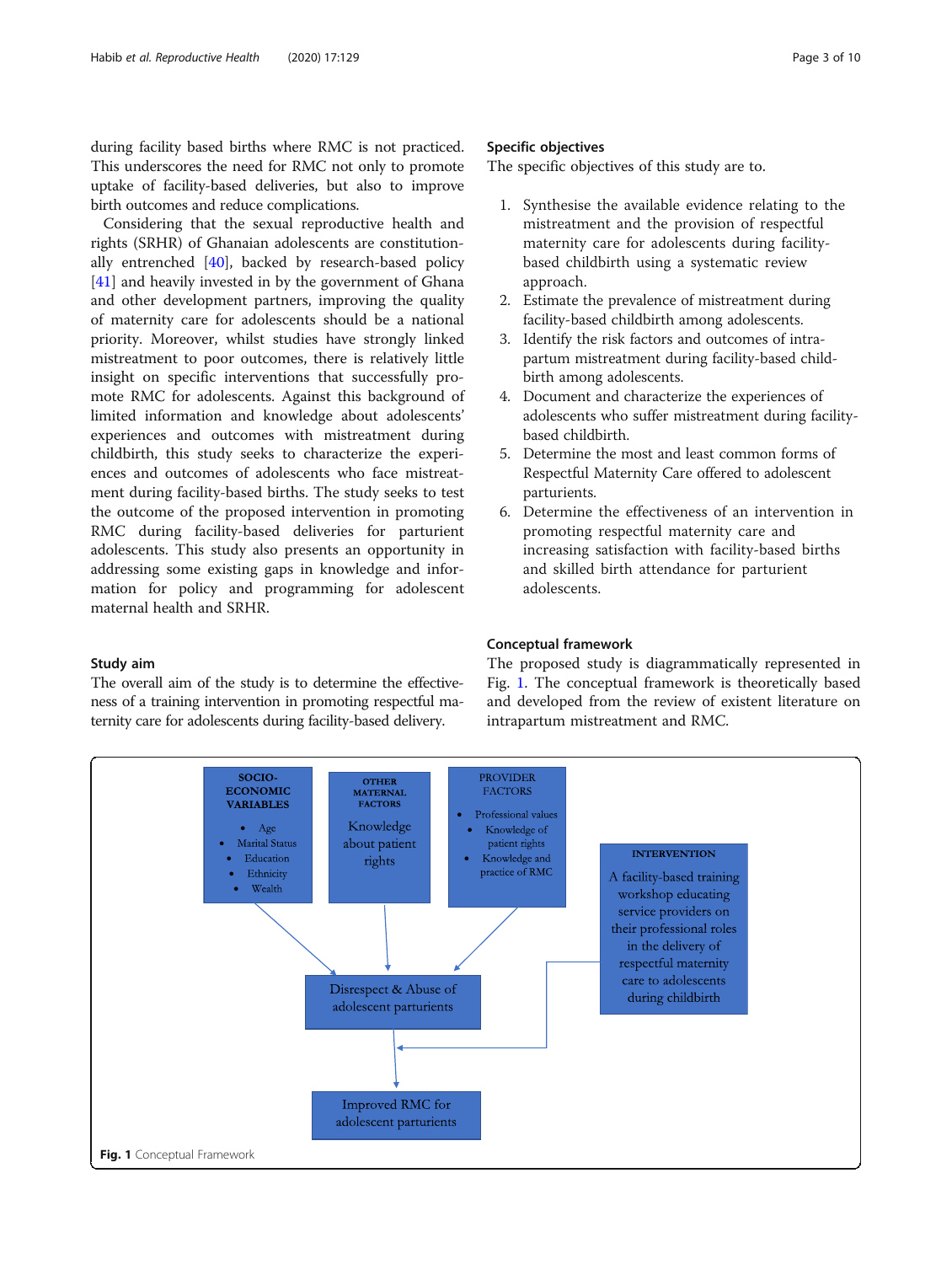# Methods

# Study settings

The study intervention will be sited in three regions in Ghana: Eastern, Central and Greater-Accra regions. The intervention sites are public health facilities in the Lower Manya Krobo, Upper Manya Krobo district, and the Awutu-Senya East Municipality. The control sites will be in the Ada East, Shai-Osudoku and Effutu Districts. These districts have an average of 11% of their population being adolescent females [\[42\]](#page-8-0) and reported adolescent pregnancy rates higher than the national average of 14% [\[22](#page-8-0)] . The intervention and control sites are selected health facilities which are matched on the type of facilities being district health centres and district hospitals. For each of the intervention sites, a senior member of the district quality of care team will be included as a resource person in the RMC trainings.

# Study design

The study is a non-equivalence pre-test post-test quasiexperimental study. Both qualitative and quantitative methods will be used in data collection.

# Quantitative study population

Study participants in the quantitative phase will be adolescent females between the ages of 10 and 19 years old who deliver at the participating facilities.

# Qualitative study population

The first group of participants in the qualitative phase of this study are adolescent females between the ages of 10 and 19 years old who deliver at the participating study sites. The second group of participants are health providers in full time employment at the study sites. Adolescents and health professionals alike will be invited to participate in the study based on the study inclusion criteria and will be enrolled based on their consent to participate. Adolescents will be invited to participate in In-Depth Interviews (IDIs) and the professionals will participate in Key Informant Interviews (KIIs).

# Inclusion criteria

Adolescents will be deemed eligible for participation if they satisfy the following criteria.

- i. Between the ages of 10 and 19 years.
- ii. Present at any of the selected health facilities for delivery, antenatal care within their third trimester or post-natal care within two weeks of delivery.
- iii. Consent to participate in the study.

Eligibility criteria for health professionals are.

- i. Health providers including midwives and administrators who are in full time employment at the selected health facilities.
- ii. Consent to participate in the study.

### Exclusion criteria

Health professionals and adolescents will be excluded based on the following criteria

- i. Decline to participate
- ii. Are physically or mentally ill or indisposed
- iii. Did not deliver at the facilities in the study if they are adolescents or are not obstetric care providers or administrative staff of the facilities

# Sample size determination

The minimum sample size for adolescents is obtained observing the assumptions that the estimated proportion of women who encounter mistreatment during childbirth is 18% [[43](#page-8-0)] and the proposed intervention may reduce this by 10 percentage points. Additionally, a 5% margin of error, a 95% significance level and 80% power are estimated.

N = estimated sample size for one arm.

Za = Critical value at confidence interval of 95% (1.96).

 $Zb =$  Critical value at power of 80% (0.842).

d = Actual difference in proportion between control and intervention groups (0.1).

 $P =$  Average of difference in proportion of both groups

$$
N = 2 \times \frac{(Z\alpha + Z\beta)^2}{d^2} \times p(1-p)
$$

An intra-cluster design effect of 1.11 and a nonresponse adjustment of 10% is factored to obtain a minimum sample size of 392.

A minimum of 10 healthcare participants and 10 adolescents will be included in qualitative Key Informant Interviews It is anticipated that the number of interviews will allow a sample size large enough to allow data saturation to understand the phenomenon of mistreatment from both provider and client perspectives.

# Sampling procedure

Multistage, stratified and systematic sampling will be used to recruit study participants from the facilities where they attend. Using data available from the 2010 Population and Housing Census, three out of the formerly ten regions in Ghana with adolescent pregnancy rates higher than the national average (14%) were randomly selected. Subsequently, six districts were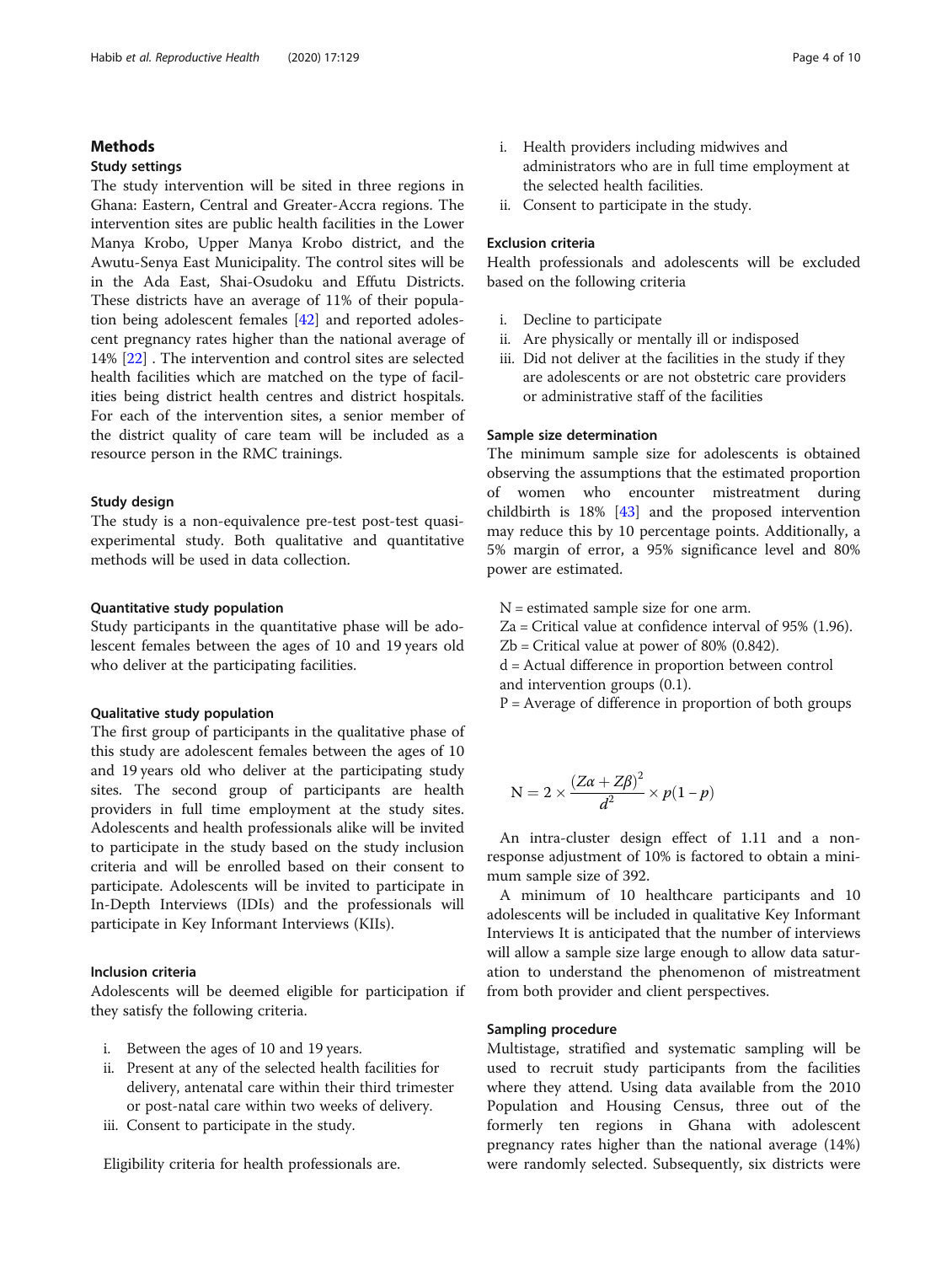purposefully selected from these regions considering appropriateness for the intervention, available resources, and geographical non-proximity between intervention and control facilities. Facilities in the intervention and control arms of the study were matched based on the number of adolescent pregnancies delivered annually using the Ghana Health Service District Health Information Management System (GHS-DHIMS) data from 2018 as a guide.

All eligible adolescent participants who attend the participating intervention and control facilities for antenatal care in their third trimester and delivery will be invited to enrol in the study by a trained research assistant. The nature of the study and all ethical concerns will be explained to the candidate prior to their enrolment. Enrolment will be run on a cumulative bases until the minimum sample size is satisfied. Some adolescents will be purposively selected to participate in the adolescent IDIs based on their characteristics which is aimed at achieving maximum variability of participants. Each district will have a health professional who works in administrative capacity and in a caregiving capacity invited to participate in the Key Informant Interviews.

#### Measurement tools

Quantitative data will be collected with the aid of an electronically-based structured questionnaire adapted from Bohren and colleagues' study [[44\]](#page-8-0) which has been modified to suit the local context. The tool is designed to collect data on the socio-demographic characteristics of adolescents and their knowledge on health and sexual reproductive rights. The tool will additionally collect data on the labour experience including the providerpatient encounter and relationships, encounters of mistreatment and RMC, and health facility factors.

Qualitative data collection will be done with the aid of interview guides adapted from the studies by Bohren et al. [\[44\]](#page-8-0) and Afulani and colleagues [\[45\]](#page-8-0). The tool is specifically developed to collect data on the varying forms of mistreatment within the local context. Sections of the guide probe for an in-depth discussion on the themes of knowledge on health and sexual reproductive rights, provider-patient interactions, encounters of mistreatment and RMC and health facility factors. For professionals, the interview will probe for the role of healthcare providers in the labour experience especially in the administration of RMC.

# Data collection procedure

The quantitative interviews will be administered by trained research assistants. Interviews will be administered both at baseline and endline (from day 1 following the intervention). They are estimated to last between 30 and 45 min per participant and will be held at the home

of the participant or a convenient private venue outside the health facility within two weeks after delivery. This venue arrangement is considered important to create an enabling environment which allows free and candid dialogue with the participant which may not be possible at the health facility due to fear of retaliation from providers. This time interval between delivery and the interview is also considered adequate for the parturient to recuperate without introducing significant recall bias. Interviews with adolescent participants will be in the most commonly spoken languages in the district which are English, Twi, Dangme or Krobo, based on the preference of the participant. This will allow the participants to express themselves freely in the language they are most comfortable with.

Qualitative IDIs will be conducted with selected adolescent participants and KIIs with health professionals. Interviews will be audio-taped, with prior permission from the participant. Additionally, notes will be taken to capture non-verbal nuances and expressions which may aid in better analysis and interpretation of the audio information. The number of interviews will continue until a saturation of information is reached. Each interview is estimated to last between 45 and 60 min. For adolescents, IDIs will take place at a location convenient to the participant outside the facility within two weeks after delivery. Similar to the quantitative interviews, the qualitative interviews will be conducted within a postrecovery timeframe which mitigates the probability of recall bias. Based on the preference of the participant, IDIs will be conducted in English, Twi, Ga-Dangme or Krobo as done in the quantitative interviews. The KIIs will be conducted within the facilities where the staff work and will be conducted in English.

# Data quality assurance activities

The quality of the study and data collected will be assured via the following means

- 1. Intervention-Control Allocation: The intervention and control facilities are selected based on the similarity of their characteristics. This includes the type of facility, proportion of adolescent deliveries per year and the socio-demographic characteristics of the community. The geographic non-proximity of the facilities was also highly considered to avoid contamination of the control communities.
- 2. Research Assistants Recruitment, Training & Monitoring: Research assistants will be selected based on the following criteria
	- a. Sex: female
	- b. Age: 18 to 25 years
	- c. Academic qualification: minimum of a secondary school certificate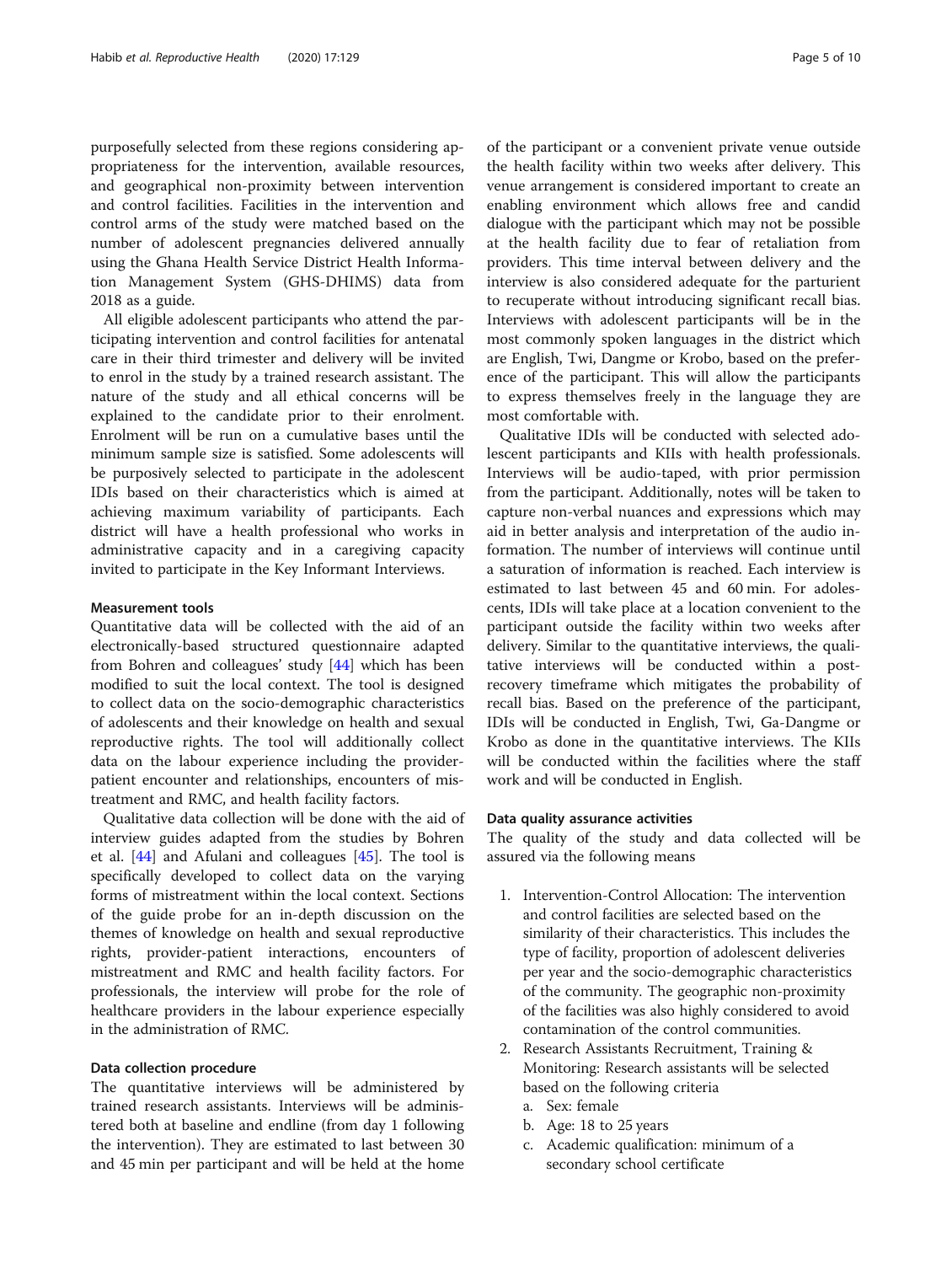- d. Technical proficiency: smartphone literacy
- e. Language proficiency: at least one of the languages (Ga-Dangme/ Krobo/Twi)

The age group and sex of the assistants will help establish rapport between the assistants and participants. This will also help minimize response desirability bias on the side of participants. The educational and technical criterion are necessary to ensure that the assistants understand and effectively carry out their roles in the study to collect quality data. The assistants will undergo a two-day training on the theoretical background of the study, enrolment and obtaining consent from participants, administration of questionnaires and facilitation of interviews, as well as ethical issues. The principal investigator will always closely supervise the research assistants to ensure their observance of study protocols and ethical codes

- 3. Data Collection Instruments: The data collection instruments are adapted from a previous multicountry study (which included Ghana) which included parturient women of all ages [\[46\]](#page-8-0) instruments will be adapted for use with adolescents. The tools will be pretested on 5% of the sample size in a pilot facility in the Kpone-Katamanso district and modified accordingly based on findings from the pilot. The pilot district was selected based on its similarity to study sites in having an adolescent birth rate of greater than 11%.
- 4. Data Collection Timing and Location: Data collection at baseline will be over a 3-month period. Endline data collection will start from day 1 after the intervention until three-months postintervention. The venue and time interval between delivery and the adolescent surveys will allow participants express themselves freely without fear of victimization by health providers. This will also allow the participants enough recovery time from childbirth with minimal recall bias.
- 5. Data Monitoring: Data collection will be conducted in real time electronically. The data will be monitored daily to allow early detection of discrepancies and resultant remedial action. Transcripts from audio interviews will be reviewed by an independent listener who is fluent in the language and did not conduct or transcribe the interview to audit for accuracy and completeness.

#### Data processing and statistical analysis

Both baseline and endline data will be reviewed and edited for completeness and consistency daily. The primary outcome variable of interest is defined as disrespectful intrapartum care which is measured as a response of "Yes" to any of the nine mistreatment

questions. The explanatory variables of interest include socio-economic status, educational level, marital status and knowledge of health rights. Data will be collected on the KoBoCollect platform, synced onto a web server and downloaded in Ms-Excel format to the principal investigator's computer. The data will be exported in STATA version 16 for cleaning and analyses. Descriptive statistics as well as binary and multiple logistic regressions will be computed. Additionally, Difference in Differences (DID) will be calculated to determine the net RMC training intervention effect on mistreatment and RMC. Finally, statistical significance of the RMC training intervention effect will be evaluated using adjusted prevalence ratio, adjusted odds/risk ratio at 95% confidence interval (CI) and P-Value of less than 0.05.

Audiotapes from qualitative interviews will be translated and transcribed verbatim into Ms-Word format in English. Themes will be identified and coded in Ms-Excel and exported into NVivo for analyses. Quotes will be narrated and cited in participant codes.

Data analysis for qualitative and quantitative data will be conducted separately. Subsequently, inferences from both qualitative and quantitative results will be jointly used to draw conclusions.

### Intervention

The proposed intervention aims to educate and inform midwives about the concepts of mistreatment and RMC. The training additionally seeks to help participants explore and shift their current values and beliefs about mistreatment of adolescent parturients towards more positive behaviours. It also aims to encourage the practice of RMC by promoting adherence to positive professional codes of conduct, ethics, roles, values and attitudes. The proposed intervention is a training module facilitated with the aid of a resource package adapted from the White Ribbon Alliance/ USAID "Respectful Maternity Care for Healthcare Workers: Tackling Disrespect & Abuse During Facility-Based Childbirth" project [[47\]](#page-8-0). Additionally, the structure and content of the module is influenced by evidence from previous studies and systematic reviews on mistreatment and RMC [\[48](#page-8-0)–[54\]](#page-9-0). This course will be presented in the format of presentations, case studies, role plays, discussions and evaluations. The content will cover the adolescent and their reproductive health rights, the Ghana Health Service (GHS) code of professional ethics, Nurses and Midwives Code of Conduct, definitions and typologies of mistreatment and RMC as well as their outcomes to the woman, neonate, professional and health system. The content will also cover the professionals' role in the delivery of RMC. The training workshops will be implemented by the principal investigator supported by a facilitator who is member of the District Quality of Care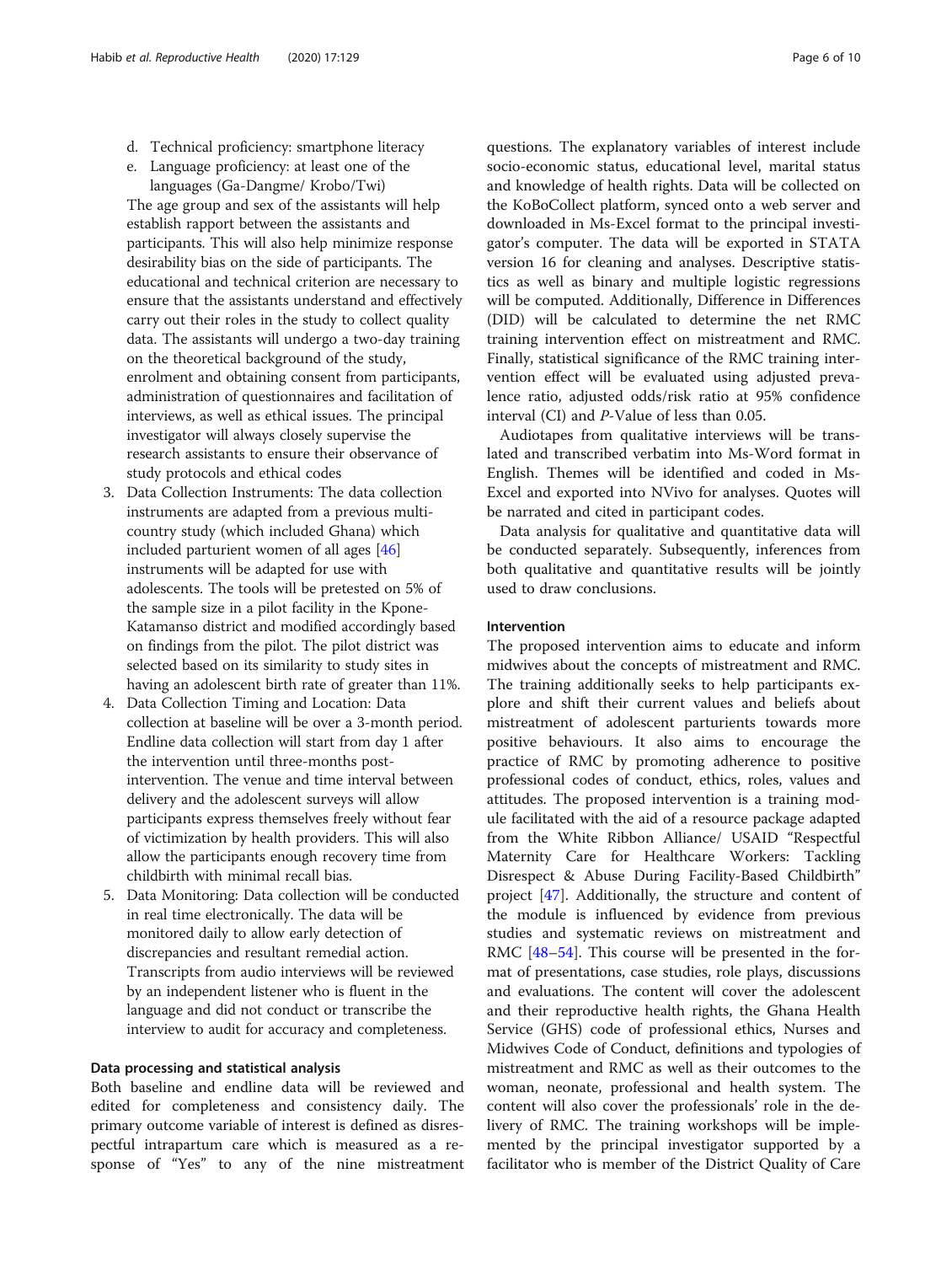team. Each workshop will be a two-day event. The first day will cover a theoretical introduction of the concepts of mistreatment and RMC and the role of the obstetric professional. The second day will be a series of case studies and role plays to apply the theoretical basis from day 1. The facilities will additionally be provided with visible posters and materials as a constant reminder of the contents of the training programme.

There will be no intervention conducted in the control facilities.

# Expected outcomes

It is anticipated that at the end of this proposed study, the following outcomes will be achieved per each objective as summarised in Table 1.

# **Discussion**

This study will firstly establish the prevalence of mistreatment among parturient adolescents. Several studies worldwide have reported the prevalence of mistreatment among women in general [[3,](#page-7-0) [55](#page-9-0)–[58](#page-9-0)]. This proposed study, however, is among the first of its type to focus exclusively on the mistreatment of adolescents. Furthermore, the study will determine the effectiveness of an intervention in promoting RMC in Ghana and reducing mistreatment. Previous studies have employed interventions that target facility users such as holding maternity open birth days and community workshops to improve public awareness about mistreatment [[6,](#page-7-0) [43\]](#page-8-0). Mediation and resolution of past incidences of mistreatment whilst preventing future events has also been managed by educating communities on their SRHR whilst providing a means of legal redress [[59\]](#page-9-0). Whilst these interventions may be helpful for older women, they may not be ideal for younger adolescents as they may not possess the

Table 1 Expected Outcomes of the Study

autonomy required to properly exercise these facilities. Some interventions have also targeted providers with evidence-based information by providing access to the World Health Organization Reproductive Health Library (RHL) [[60](#page-9-0)] and promoting advocacy for birth companions [[61\]](#page-9-0). A study by Abuya and colleagues in Kenya recorded a 7% reduction in mistreatment following the implementation of a multi-component intervention at the policy, facility and community levels [[43\]](#page-8-0). However, there was no special focus in these studies on adolescent sub-groups and their peculiar experiences or needs. This study therefore seeks to provide insight on interventions that may better address the peculiar maternal care needs of adolescent parturients.

# Limitations

There are a few limitations in this study which measures have been taken to address. Firstly, it was not possible to randomly assign the study sites due to geographical and health system constraints. It is therefore possible that there will be observed and unobserved differences in the baseline measures of the intervention and comparison groups that may account for differences in outcomes. However, the study sites were selected based on their similarities in characteristics such as type of facility and socio-geographic factors. Furthermore, the use of difference-in-differences analytic methods in the analyses of data will allow the account of both observed and unobserved confounders. Another limitation that may be faced is the employment of new staff into intervention facilities after the intervention has been conducted. To mitigate this limitation, we shall take note of new staff and encourage the training module to be shared during their staff orientation.

| Specific Objective 1: Synthesise the available evidence relating to the<br>mistreatment and the provision of respectful maternity care for<br>adolescents during childbirth using a systematic review approach                   | Conduct a review of the existing published and grey literature on<br>mistreatment and RMC globally for adolescents.<br>Identify the reported prevalence and associated factors of mistreatment<br>Identify interventions that address mistreatment and promote RMC                                                                           |
|----------------------------------------------------------------------------------------------------------------------------------------------------------------------------------------------------------------------------------|----------------------------------------------------------------------------------------------------------------------------------------------------------------------------------------------------------------------------------------------------------------------------------------------------------------------------------------------|
| Specific Objective 2: Estimate the prevalence of mistreatment during<br>childbirth among adolescents                                                                                                                             | Conduct a baseline assessment of mistreatment across adolescent<br>participants in intervention and control facilities.                                                                                                                                                                                                                      |
| Specific Objective 3: Identify the risk factors and outcomes of intra-<br>partum mistreatment among a cross-section of adolescents                                                                                               | Interview health professionals to explore their perceptions on the<br>associated risk factors of mistreatment and its outcomes on adolescents,<br>health professionals and the national health system.                                                                                                                                       |
| Specific Objective 4: Document and characterize the experiences of a<br>group of adolescents who suffer mistreatment during childbirth                                                                                           | Interview adolescents on their detailed perceptions and personal<br>experiences with intrapartum mistreatment                                                                                                                                                                                                                                |
| Specific Objective 5: Determine the most and least common forms of<br>Respectful Maternity Care offered to adolescent parturients                                                                                                | Conduct an evaluation of the most and least commonly occurring RMC<br>practices offered in the selected intervention and control facilities                                                                                                                                                                                                  |
| Specific Objective 6: Determine the effectiveness of an intervention in<br>promoting respectful maternity care and increasing satisfaction with<br>facility-based births and skilled birth attendance for parturient adolescents | Implement an RMC training intervention across the selected intervention<br>communities<br>Conduct an endline assessment across intervention and control facilities<br>to determine the prevalence of mistreatment<br>Compute the differences in mistreatment and RMC between interventior<br>and control facilities at baseline and endline. |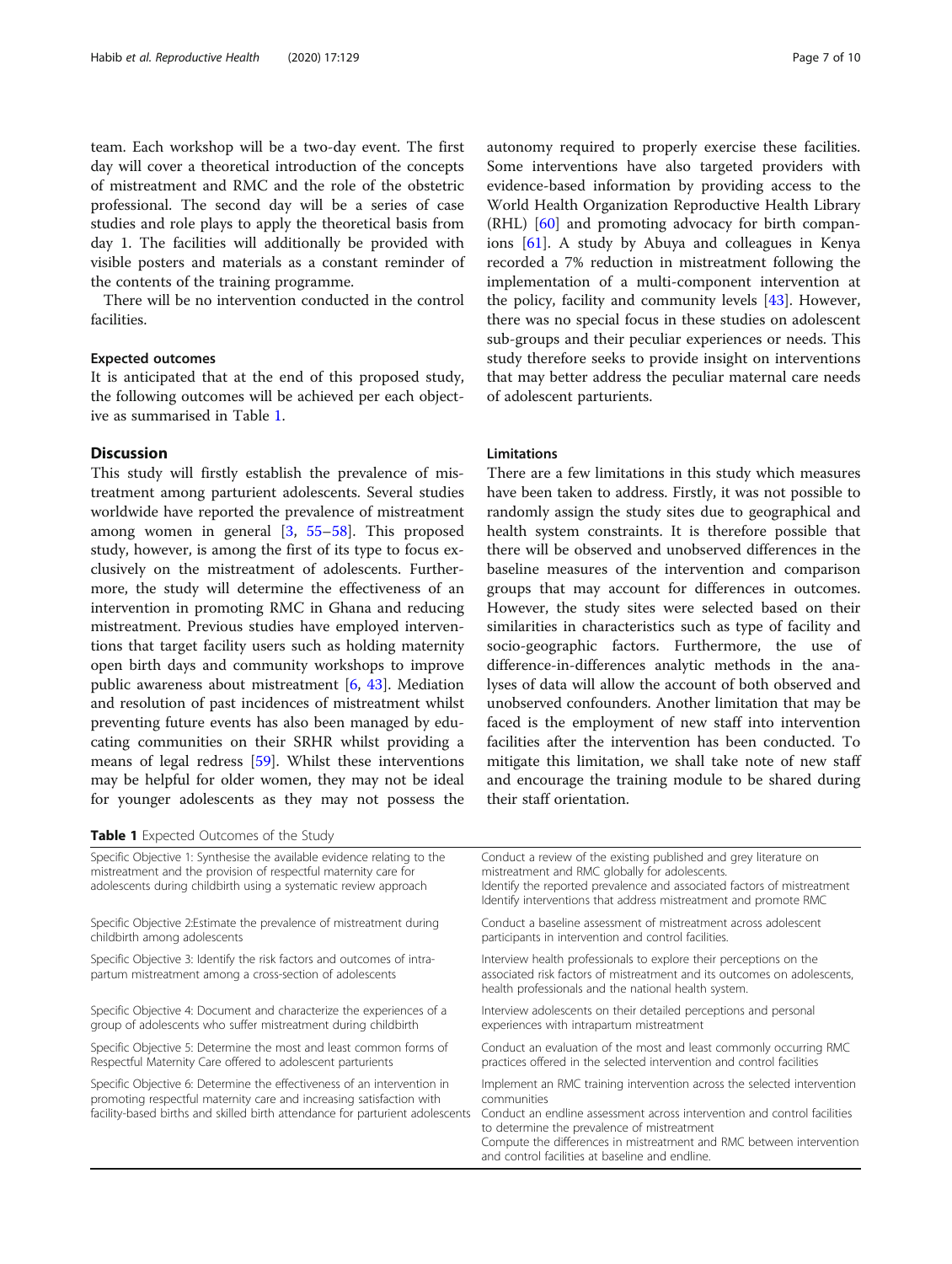# <span id="page-7-0"></span>Dissemination

Dissemination strategies have been drawn for results emanating from this study. Oral and poster presentations of the results will be made to the participating facilities as well as district and regional directorates of the Ghana Health Service. Furthermore, the results of the specific objectives in this proposal will be published in peer review journals. The data management procedures, study materials including questionnaires and implementation frameworks of the study will be made upon reasonable request to the corresponding author.

#### Abbreviations

ASRHR: Adolescent Sexual Reproductive Health & Rights; CHPS: Communitybased Health Planning & Services; DHIMS: District Health Information Management Systems; FBD: Facility-Based Delivery; GDHS: Ghana Demographic & Health Survey; GHS: Ghana Health Service; GMHS: Ghana Maternal Health Survey; HRP: Human Reproduction Programme; IDI: In-Depth Interview; KII: Key Informant Interview; RMC: Respectful Maternity Care; SBA: Skilled Birth Attendance; SDG: Sustainable Development Goals; SRHR: Sexual Reproductive Health & Rights; WHO: World Health Organization

#### Acknowledgements

The authors acknowledge the support of the WHO/HRP Alliance and its Regional hub at the University of Ghana School of Public Health.

#### Authors' contributions

HH conceived the study and KT, EM and AA made substantial contributions to its design. The initial version of this manuscript was drafted by HH and it was revised thoroughly by KT, EM and AA. All authors read and approved the final manuscript.

#### Funding

This proposed study will be funded by the HRP Alliance, part of the UNDP-UNFPA-UNICEF-WHO-World Bank Special Programme of Research, Development and Research Training in Human Reproduction (HRP), a cosponsored programme executed by the World Health Organization (WHO). This article represents the views of the named authors only and does not represent the views of the World Health Organization.

#### Availability of data and materials

The data management procedures, study materials including questionnaires and implementation frameworks of the study will be made upon reasonable request to the corresponding author.

#### Ethics approval and consent to participate

Ethical approval for this study has been obtained from Ghana Health Service Ethics Review Committee with registration code (GHS-ERC009/03/20). Familiarisation meetings have been held with the district and facility authorities about the project to obtain their consent and support for the research study. Informed consent will be obtained from all participants after explaining to them the direct risks and benefits of their participation as well as their freedom to withdraw their participation at any time in the study.

# Consent for publication

N/A

### Competing interests

The authors declare no competing interests.

#### Author details

<sup>1</sup>Department of Population, Family and Reproductive Health, School of Public Health, College of Health Sciences, University of Ghana, Accra, Ghana. 2 Population Council Ghana, Accra, Ghana.

# Received: 26 July 2020 Accepted: 6 August 2020 Published online: 24 August 2020

#### References

- 1. Bohren MA, Mehrtash H, Fawole B, Maung TM, Balde MD, Maya E, et al. How women are treated during facility-based childbirth in four countries: a cross-sectional study with labour observations and community-based surveys. Lancet. 2019;394(10210):1750–63.
- 2. Diaz-Tello F. Invisible wounds: obstetric violence in the United States. Reprod Health Matters. 2016;24(47):56–64 Available from: [https://www.](https://www.tandfonline.com/doi/full/10.1016/j.rhm.2016.04.004) [tandfonline.com/doi/full/10.1016/j.rhm.2016.04.004.](https://www.tandfonline.com/doi/full/10.1016/j.rhm.2016.04.004) [cited 2019 Jul 19].
- 3. Vedam S, Stoll K, Taiwo TK, Rubashkin N, Cheyney M, Strauss N, et al. The Giving Voice to Mothers study: inequity and mistreatment during pregnancy and childbirth in the United States. Reprod Health. 2019;16(1):77 Available from: [https://reproductive-health-journal.biomedcentral.com/](https://reproductive-health-journal.biomedcentral.com/articles/10.1186/s12978-019-0729-2) [articles/10.1186/s12978-019-0729-2.](https://reproductive-health-journal.biomedcentral.com/articles/10.1186/s12978-019-0729-2) [cited 2019 Jun 18].
- 4. Bowser D, Hill K. Exploring evidence for disrespect and abuse in facilitybased childbirth: report of a landscape analysis. Washington, D.C.: USAID-TRAction Project; 2010.
- 5. Maya ET, Adu-Bonsaffoh K, Dako-Gyeke P, Badzi C, Vogel JP, Bohren MA, et al. Women's perspectives of mistreatment during childbirth at health facilities in Ghana: findings from a qualitative study. Reprod Health Matters. 2018;26(53):70–87 Available from: [https://www.tandfonline.com/doi/full/10.1](https://www.tandfonline.com/doi/full/10.1080/09688080.2018.1502020) [080/09688080.2018.1502020.](https://www.tandfonline.com/doi/full/10.1080/09688080.2018.1502020) [cited 2019 Jun 14].
- 6. Ratcliffe HL, Sando D, Lyatuu GW, Emil F, Mwanyika-Sando M, Chalamilla G, et al. Mitigating disrespect and abuse during childbirth in Tanzania: an exploratory study of the effects of two facility-based interventions in a large public hospital. Reprod Health. 2016;13(1):79 Available from: [http://www.](http://www.ncbi.nlm.nih.gov/pubmed/27424608) [ncbi.nlm.nih.gov/pubmed/27424608](http://www.ncbi.nlm.nih.gov/pubmed/27424608). [cited 2019 Jun 14].
- 7. Warren C, Njue R, Ndwiga C, Abuya T. Manifestations and drivers of mistreatment of women during childbirth in Kenya: Implications for measurement and developing interventions. BMC Pregnancy Childbirth. 2017;17(1):102 Available from: [http://bmcpregnancychildbirth.biomedcentral.](http://bmcpregnancychildbirth.biomedcentral.com/articles/10.1186/s12884-017-1288-6) [com/articles/10.1186/s12884-017-1288-6](http://bmcpregnancychildbirth.biomedcentral.com/articles/10.1186/s12884-017-1288-6). [cited 2019 Jun 25].
- 8. Ganle JK, Otupiri E, Obeng B, Edusie AK, Ankomah A, Adanu R. Challenges Women with Disability Face in Accessing and Using Maternal Healthcare Services in Ghana: A Qualitative Study. Ginsberg SD, editor. PLoS One. 2016; 11(6):e0158361 Available from: [https://dx.plos.org/10.1371/journal.pone.015](https://dx.plos.org/10.1371/journal.pone.0158361) [8361](https://dx.plos.org/10.1371/journal.pone.0158361). [cited 2019 Oct 12].
- 9. Jewkes R, Abrahams N, Mvo Z. Why do nurses abuse patients? reflections from South African obstetric services. Social science & medicine. 1998; 47(11):1781–95.
- 10. Moyer CA, Adongo PB, Aborigo RA, Hodgson A, Engmann CM. 'They treat you like you are not a human being': Maltreatment during labour and delivery in rural northern Ghana. Midwifery. 2014;30(2):262–8 Available from: <https://www.sciencedirect.com/science/article/pii/S0266613813001514>. [cited 2019 Jun 13].
- 11. Amroussia N, Hernandez A, Vives-Cases C, Goicolea I. "Is the doctor God to punish me?!" An intersectional examination of disrespectful and abusive care during childbirth against single mothers in Tunisia. Reprod Health. 2017;14(1):32 Available from: http://reproductive-health-journal [biomedcentral.com/articles/10.1186/s12978-017-0290-9.](http://reproductive-health-journal.biomedcentral.com/articles/10.1186/s12978-017-0290-9) [cited 2019 Mar 25].
- 12. Okafor II, Ugwu EO, Obi SN. Disrespect and abuse during facility-based childbirth in a low-income country. Int J Gynecol Obstet. 2015;128(2):110–3. <https://doi.org/10.1016/j.ijgo.2014.08.015>.
- 13. Maness SB, Buhi ER, Daley EM, Baldwin JA, Kromrey JD. Social determinants of health and adolescent pregnancy: an analysis from the National Longitudinal Study of adolescent to adult health. J Adolesc Heal. 2016;58(6): 636–43. [https://doi.org/10.1016/j.jadohealth.2016.02.006.](https://doi.org/10.1016/j.jadohealth.2016.02.006)
- 14. Balde MD, Diallo BA, Bangoura A, Sall O, Soumah AM, Vogel JP, et al. Perceptions and experiences of the mistreatment of women during childbirth in health facilities in Guinea: a qualitative study with women and service providers. Reprod Health. 2017;14(1):3 Available from: [http://](http://reproductive-health-journal.biomedcentral.com/articles/10.1186/s12978-016-0266-1) [reproductive-health-journal.biomedcentral.com/articles/10.1186/s12978-016-](http://reproductive-health-journal.biomedcentral.com/articles/10.1186/s12978-016-0266-1) [0266-1.](http://reproductive-health-journal.biomedcentral.com/articles/10.1186/s12978-016-0266-1) [cited 2019 May 7].
- 15. Afulani PA, Sayi TS, Montagu D. Predictors of person-centered maternity care: the role of socioeconomic status, empowerment, and facility type. BMC Health Serv Res. 2018;18(1):1–16.
- 16. Barnet B, Liu J, DeVoe M, Duggan AK, Gold MA, Pecukonis E. Motivational intervention to reduce rapid subsequent births to adolescent mothers: a community-based randomized trial. Ann Fam Med. 2009;7(5):436–45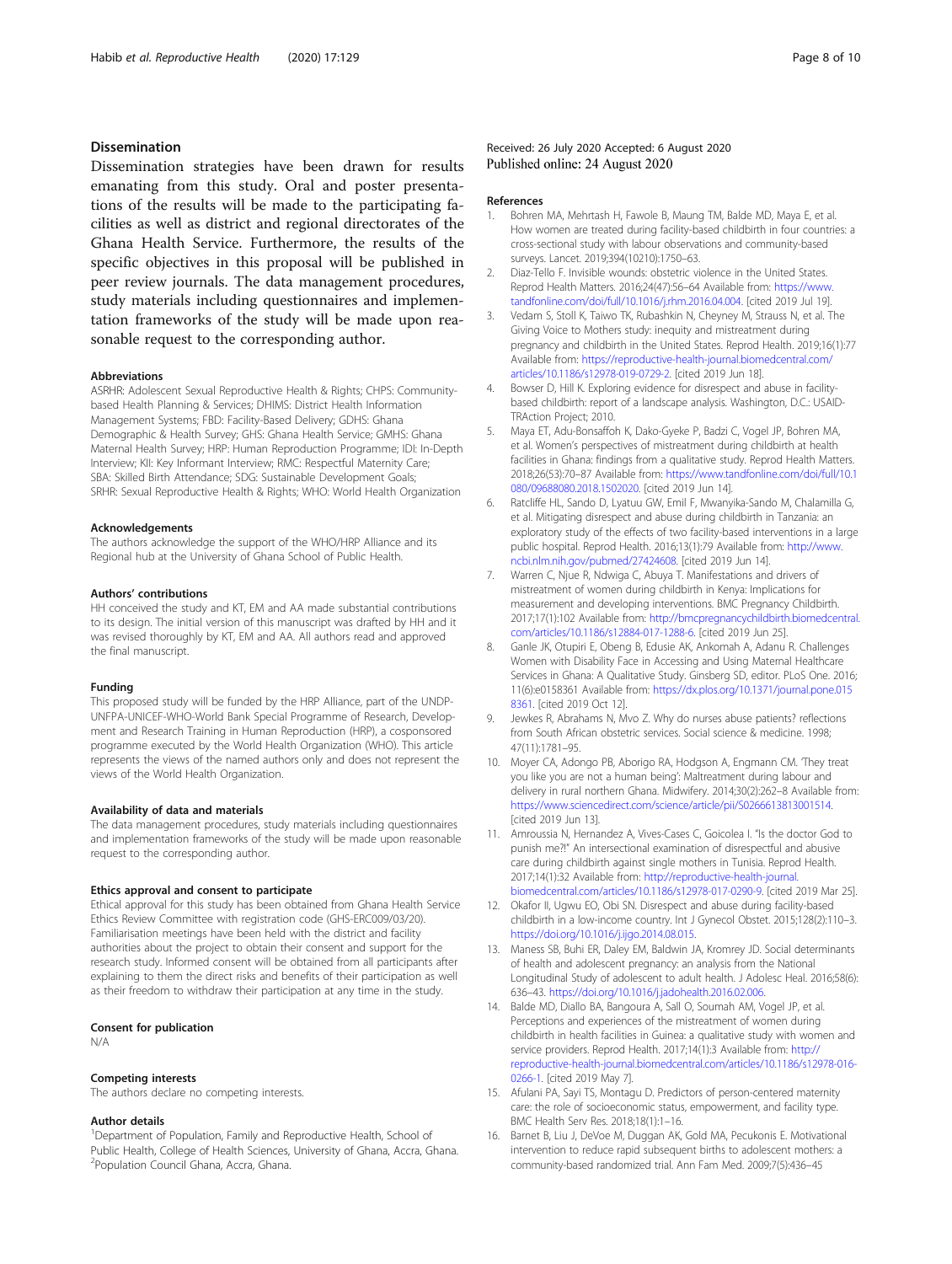<span id="page-8-0"></span>Available from: [http://www.annfammed.org/content/7/5/436.short.](http://www.annfammed.org/content/7/5/436.short) [cited 2016 Jan 5].

- 17. Jonas K, Crutzen R, van den Borne B, Reddy P. Healthcare workers' behaviors and personal determinants associated with providing adequate sexual and reproductive healthcare services in sub-Saharan Africa: a systematic review. BMC Pregnancy Childbirth. 2017;17(1):86 Available from: [http://](http://bmcpregnancychildbirth.biomedcentral.com/articles/10.1186/s12884-017-1268-x) [bmcpregnancychildbirth.biomedcentral.com/articles/10.1186/s12884-01](http://bmcpregnancychildbirth.biomedcentral.com/articles/10.1186/s12884-017-1268-x) [7-1268-x.](http://bmcpregnancychildbirth.biomedcentral.com/articles/10.1186/s12884-017-1268-x) [cited 2019 Jun 18].
- 18. Hall KS, Manu A, Morhe E, Dalton VK, Challa S, Loll D, et al. Bad girl and unmet family planning need among Sub-Saharan African adolescents: the role of sexual and reproductive health stigma. Qual Res Med Healthc. 2018; 2(1):55–64 Available from: <http://www.ncbi.nlm.nih.gov/pubmed/30556052>. [cited 2019 Jun 18].
- 19. Patton GC, Coffey C, Sawyer SM, Viner RM, Haller DM, Bose K, et al. Global patterns of mortality in young people: a systematic analysis of population health data. Lancet. 2009;374(9693):881–92 Available from: [www.thelancet.](http://www.thelancet.com) [com](http://www.thelancet.com). [cited 2020 Jul 5].
- 20. WHO; UNDESA. World Fertility 2019 [Internet]. 2019. Available from: [https://](https://www.un.org/en/development/desa/population/publications/pdf/fertility/World_Fertility_2019.pdf) [www.un.org/en/development/desa/population/publications/pdf/fertility/](https://www.un.org/en/development/desa/population/publications/pdf/fertility/World_Fertility_2019.pdf) [World\\_Fertility\\_2019.pdf.](https://www.un.org/en/development/desa/population/publications/pdf/fertility/World_Fertility_2019.pdf) [cited 2019 Jul 1].
- 21. GSS; GHS; ICF International. Ghana demographic health survey. Demogr Heal Surv 2014 [Internet]. 2015;530. Available from: [https://dhsprogram.com/](https://dhsprogram.com/pubs/pdf/FR307/FR307.pdf) [pubs/pdf/FR307/FR307.pdf.](https://dhsprogram.com/pubs/pdf/FR307/FR307.pdf) [cited 2019 Jul 5].
- 22. GSS. Ghana Maternal Health Survey. 2017;1–20. Available from: [https://](https://dhsprogram.com/pubs/pdf/SR251/SR251.pdf) [dhsprogram.com/pubs/pdf/SR251/SR251.pdf.](https://dhsprogram.com/pubs/pdf/SR251/SR251.pdf) [cited 2019 Jul 5].
- 23. November L, Sandall J. "Just because she's young, it doesn't mean she has to die": Exploring the contributing factors to high maternal mortality in adolescents in Eastern Freetown; A qualitative study. Reprod Health. 2018; 15(1):31 Available from: [https://reproductive-health-journal.biomedcentral.](https://reproductive-health-journal.biomedcentral.com/articles/10.1186/s12978-018-0475-x) [com/articles/10.1186/s12978-018-0475-x.](https://reproductive-health-journal.biomedcentral.com/articles/10.1186/s12978-018-0475-x) [cited 2020 Apr 23].
- 24. Ganchimeg T, Ota E, Morisaki N, Laopaiboon M, Lumbiganon P, Zhang J, et al. Pregnancy and childbirth outcomes among adolescent mothers: a World Health Organization multicountry study. BJOG. 2014;121 Suppl 1:40–8 Available from: [https://obgyn.onlinelibrary.wiley.com/doi/full/10.1111/1471-](https://obgyn.onlinelibrary.wiley.com/doi/full/10.1111/1471-0528.12630) [0528.12630.](https://obgyn.onlinelibrary.wiley.com/doi/full/10.1111/1471-0528.12630) [cited 2020 Jul 1].
- 25. Coast E, Jones E, Lattof SR, Portela A. Effectiveness of interventions to provide culturally appropriate maternity care in increasing uptake of skilled maternity care: a systematic review. Health Policy Plan. 2016;31(10):1479–91 Available from: [https://academic.oup.com/heapol/article-lookup/doi/10.1](https://academic.oup.com/heapol/article-lookup/doi/10.1093/heapol/czw065) [093/heapol/czw065.](https://academic.oup.com/heapol/article-lookup/doi/10.1093/heapol/czw065) [cited 2019 Jul 19].
- 26. Darmstadt GL, Bhutta ZA, Cousens S, Adam T, Walker N, de Bernis L. Evidencebased, cost-effective interventions: how many newborn babies can we save? Lancet. 2005;365(9463):977–88 Available from: [https://www.sciencedirect.com/](https://www.sciencedirect.com/science/article/pii/S0140673605710886) [science/article/pii/S0140673605710886](https://www.sciencedirect.com/science/article/pii/S0140673605710886). [cited 2019 Jun 14].
- 27. Miller S, Abalos E, Chamillard M, Ciapponi A, Colaci D, Comandé D, et al. Beyond too little, too late and too much, too soon: a pathway towards evidence-based, respectful maternity care worldwide. Lancet. 2016; 388(10056):2176–92 Available from: [https://www.sciencedirect.com/science/](https://www.sciencedirect.com/science/article/pii/S0140673616314726) [article/pii/S0140673616314726](https://www.sciencedirect.com/science/article/pii/S0140673616314726). [cited 2019 Jun 14].
- 28. WHO. The prevention and elimination of disrespect and abuse during facility-based childbirth WHO statement. 2018.
- 29. Ankrah Odame E, Akweongo P, Yankah B, Asenso-Boadi F, Agyepong I. Sustainability of recurrent expenditure on public social welfare programmes: expenditure analysis of the free maternal care programme of the Ghana National Health Insurance Scheme. Health Policy Plan. 2014;29(3):271–9 Available from: [https://academic.oup.com/heapol/article-lookup/doi/10.1](https://academic.oup.com/heapol/article-lookup/doi/10.1093/heapol/czt013) [093/heapol/czt013.](https://academic.oup.com/heapol/article-lookup/doi/10.1093/heapol/czt013) [cited 2019 Jul 2].
- 30. Awoonor-Williams JK, Bawah AA, Nyonator FK, Asuru R, Oduro A, Ofosu A, et al. The Ghana essential health interventions program: a plausibility trial of the impact of health systems strengthening on maternal & amp; child survival. BMC Health Serv Res. 2013;13(S2):S3 Available from: [http://](http://bmchealthservres.biomedcentral.com/articles/10.1186/1472-6963-13-S2-S3) [bmchealthservres.biomedcentral.com/articles/10.1186/1472-6963-13-S2-S3](http://bmchealthservres.biomedcentral.com/articles/10.1186/1472-6963-13-S2-S3). [cited 2019 Jul 2].
- 31. Ghana Health Service. The Community-Based Health Planning and Services (CHPS) initiative: a programme for bringing services closer to the clients. Ppme Div Minist Heal. 2002:1–19.
- 32. Bohren MA, Hunter EC, Munthe-Kaas HM, Souza JP, Vogel JP, Gülmezoglu AM. Facilitators and barriers to facility-based delivery in low- and middleincome countries: a qualitative evidence synthesis. Reprod Health. 2014; 11(1):71 Available from: [https://reproductive-health-journal.biomedcentral.](https://reproductive-health-journal.biomedcentral.com/articles/10.1186/1742-4755-11-71) [com/articles/10.1186/1742-4755-11-71](https://reproductive-health-journal.biomedcentral.com/articles/10.1186/1742-4755-11-71). [cited 2019 Mar 25].
- 33. Bryce J, Gouws E, Adam T, Black RE, Schellenberg JA, Manzi F, et al. Improving quality and efficiency of facility-based child health care through Integrated Management of Childhood Illness in Tanzania. Health Policy Plan. 2005;20(suppl\_1):i69–76 Available from: [http://academic.oup.com/heapol/](http://academic.oup.com/heapol/article/20/suppl_1/i69/696586/Improving-quality-and-efficiency-of-facilitybased) [article/20/suppl\\_1/i69/696586/Improving-quality-and-efficiency-of](http://academic.oup.com/heapol/article/20/suppl_1/i69/696586/Improving-quality-and-efficiency-of-facilitybased)[facilitybased.](http://academic.oup.com/heapol/article/20/suppl_1/i69/696586/Improving-quality-and-efficiency-of-facilitybased) [cited 2019 Jun 14].
- 34. WHO. WHO Recommendations on Respectful Maternity Care during labour and childbirth; 2018. p. 1–20.
- 35. Ganle JK, Parker M, Fitzpatrick R, Otupiri E. A qualitative study of health system barriers to accessibility and utilization of maternal and newborn healthcare services in Ghana after user-fee abolition. BMC Pregnancy Childbirth. 2014;14(1):425 Available from: [http://bmcpregnancychildbirth.](http://bmcpregnancychildbirth.biomedcentral.com/articles/10.1186/s12884-014-0425-8) [biomedcentral.com/articles/10.1186/s12884-014-0425-8.](http://bmcpregnancychildbirth.biomedcentral.com/articles/10.1186/s12884-014-0425-8) [cited 2019 Jun 13].
- 36. Lee QY, Odoi AT, Opare-Addo H, Dassah ET. Maternal mortality in Ghana: a hospital-based review. Acta Obstet Gynecol Scand. 2012;91(1):87–92 Available from: [http://doi.wiley.com/10.1111/j.1600-0412.2011.01249.x.](http://doi.wiley.com/10.1111/j.1600-0412.2011.01249.x) [cited 2019 Apr 15].
- 37. Lukasse M, Schroll AM, Karro H, Schei B, Steingrimsdottir T, Van Parys AS, et al. Prevalence of experienced abuse in healthcare and associated obstetric characteristics in six European countries. Acta Obstet Gynecol Scand. 2015;94(5):508–17.
- 38. Schroll A-M, Kjærgaard H, Midtgaard J. Encountering abuse in health care; lifetime experiences in postnatal women - a qualitative study. BMC Pregnancy Childbirth. 2013;13(1):74 Available from: [https://](https://bmcpregnancychildbirth.biomedcentral.com/articles/10.1186/1471-2393-13-74) [bmcpregnancychildbirth.biomedcentral.com/articles/10.1186/1471-2393-13-](https://bmcpregnancychildbirth.biomedcentral.com/articles/10.1186/1471-2393-13-74) [74.](https://bmcpregnancychildbirth.biomedcentral.com/articles/10.1186/1471-2393-13-74) [cited 2019 Mar 25].
- 39. Turan JM, Miller S, Bukusi EA, Sande J, Cohen CR. HIV/AIDS and maternity care in Kenya: how fears of stigma and discrimination affect uptake and provision of labor and delivery services. AIDS Care. 2008;20(8):938–45 Available from: [http://www.ncbi.nlm.nih.gov/pubmed/18777222.](http://www.ncbi.nlm.nih.gov/pubmed/18777222) [cited 2019 Oct 16].
- 40. GoG. The Children's Act. Libr Inf Updat [Internet]. 2008;4(9):32–3. Available from: [http://uml.idm.oclc.org/login?url=http://search.ebscohost.com/login.](http://uml.idm.oclc.org/login?url=http://search.ebscohost.com/login.aspx?direct=true&db=lxh&AN=18379009&site=ehost-live) [aspx?direct=true&db=lxh&AN=18379009&site=ehost-live.](http://uml.idm.oclc.org/login?url=http://search.ebscohost.com/login.aspx?direct=true&db=lxh&AN=18379009&site=ehost-live) [cited 2019 Oct 16].
- 41. GHS. Adolescent health service policy & strategy 2016-2020. 2015. 42. GSS. 2010 Population & Housing Census Report Women & Men in Ghana; 2010. p. 2–20.
- 43. Abuya T, Ndwiga C, Ritter J, Kanya L, Bellows B, Binkin N, et al. The effect of a multi-component intervention on disrespect and abuse during childbirth in Kenya. BMC Pregnancy Childbirth. 2015;15(1):224 Available from: [http://](http://bmcpregnancychildbirth.biomedcentral.com/articles/10.1186/s12884-015-0645-6) [bmcpregnancychildbirth.biomedcentral.com/articles/10.1186/s12884-015-](http://bmcpregnancychildbirth.biomedcentral.com/articles/10.1186/s12884-015-0645-6) [0645-6.](http://bmcpregnancychildbirth.biomedcentral.com/articles/10.1186/s12884-015-0645-6) [cited 2019 Jun 14].
- 44. Bohren MA, Vogel JP, Fawole B, Maya ET, Maung TM, Baldé MD, et al. Methodological development of tools to measure how women are treated during facility-based childbirth in four countries: labor observation and community survey 11 medical and health sciences 1117 public health and health services. BMC Med Res Methodol. 2018;18(1):1–26.
- 45. Afulani PA, Diamond-Smith N, Golub G, Sudhinaraset M. Development of a tool to measure person-centered maternity care in developing settings: validation in a rural and urban Kenyan population. Reprod Health. 2017; 14(1):118 Available from: [http://reproductive-health-journal.biomedcentral.](http://reproductive-health-journal.biomedcentral.com/articles/10.1186/s12978-017-0381-7) [com/articles/10.1186/s12978-017-0381-7](http://reproductive-health-journal.biomedcentral.com/articles/10.1186/s12978-017-0381-7). [cited 2020 Jan 24].
- 46. Vogel JP, Bohren MA, Tunçalp Ö, Oladapo OT, Adanu RM, Baldé MD, Maung TM, Fawole B, Adu-Bonsaffoh K, Dako-Gyeke P, Maya ET. How women are treated during facility-based childbirth: development and validation of measurement tools in four countries–phase 1 formative research study protocol. Reproductive health. 2015;12(1):60.
- 47. White Ribbon Alliance. WRA RMC for Healthcare Workers\_1. 2011.
- 48. Jones E, Lattof SR, Coast E. Interventions to provide culturallyappropriate maternity care services: Factors affecting implementation. BMC Pregnancy Childbirth. 2017;17(1):267 Available from: [http://](http://bmcpregnancychildbirth.biomedcentral.com/articles/10.1186/s12884-017-1449-7) [bmcpregnancychildbirth.biomedcentral.com/articles/10.1186/s12884-01](http://bmcpregnancychildbirth.biomedcentral.com/articles/10.1186/s12884-017-1449-7) [7-1449-7](http://bmcpregnancychildbirth.biomedcentral.com/articles/10.1186/s12884-017-1449-7). [cited 2020 Apr 23].
- 49. Dynes MM, Twentyman E, Kelly L, Maro G, Msuya AA, Dominico S, et al. Patient and provider determinants for receipt of three dimensions of respectful maternity care in Kigoma Region, Tanzania-April-July, 2016 Prof. Suellen Miller [Internet]. Vol. 15, Reproductive Health. BioMed Central Ltd.; 2018 [cited 2020 Apr 23]. p. 41. Available from: [https://reproductive-health](https://reproductive-health-journal.biomedcentral.com/articles/10.1186/s12978-018-0486-7)[journal.biomedcentral.com/articles/10.1186/s12978-018-0486-7](https://reproductive-health-journal.biomedcentral.com/articles/10.1186/s12978-018-0486-7).
- 50. Rubashkin N, Warnock R, Diamond-Smith N. A systematic review of personcentered care interventions to improve quality of facility-based delivery [Internet]. Vol. 15, Reproductive Health. BioMed Central Ltd.; 2018 [cited